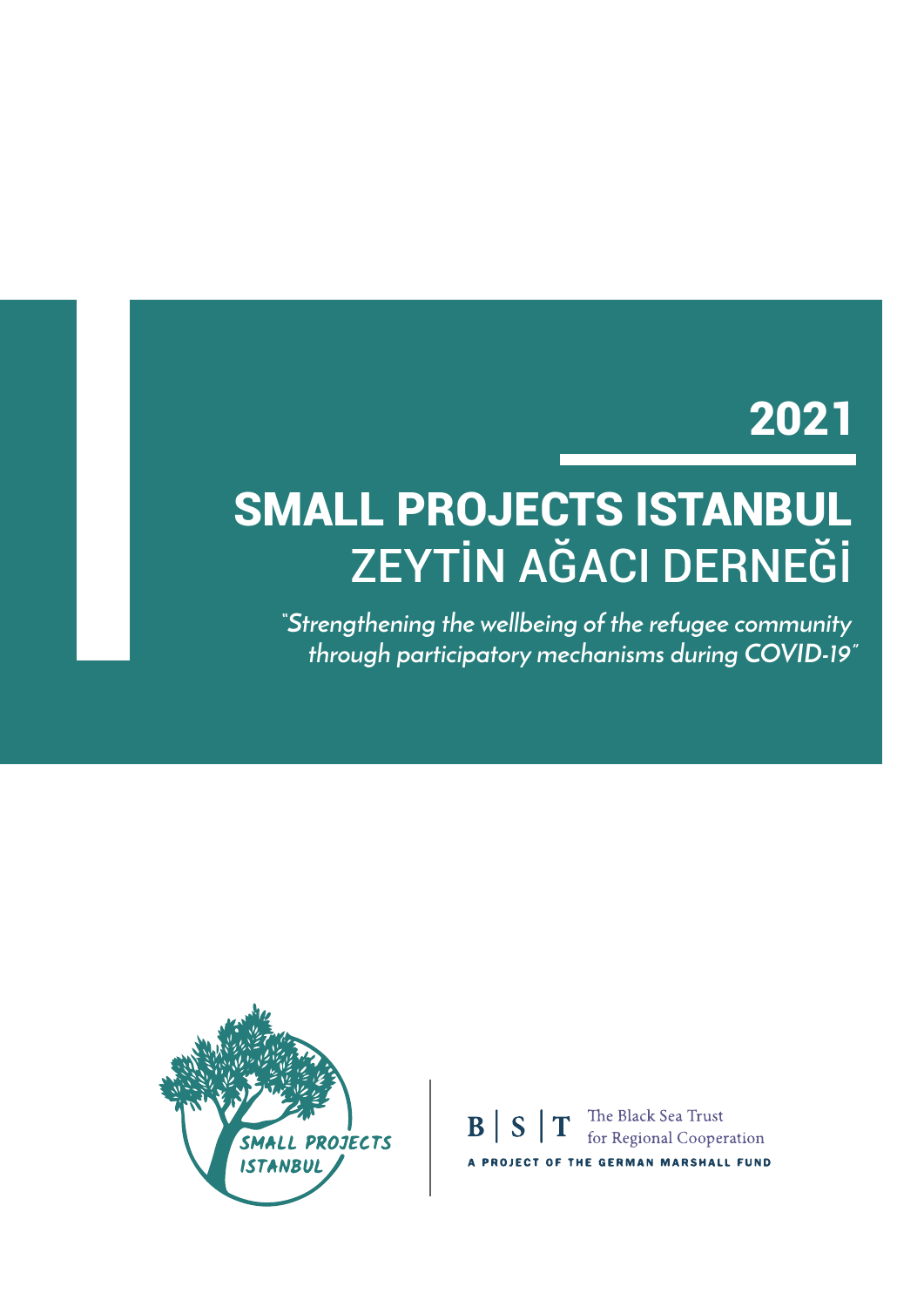### **SMALL PROJECTS ISTANBUL** ZEYTİN AĞACI DERNEĞİ

"The Project:Strengthening the wellbeing of the refugee community through participatory mechanisms during COVID-19" June 2021-2022

Small Projects Istanbul (registered as Zeytin Ağacı Derneği), has been working closely with the refugee population in Istanbul since its establishment in 2015. The community, which has been continuously growing, has more than 800 members at the moment. Communication among these members is maintained through a WhatsApp group which is used to get information, share questions and have discussions with each other. Every weekend, a topic to be discussed is determined by the "Community Outreach Team" in the "Weekend Discussions" activity in order for the members to share their opinions with active participation.

The strong communication between Small Projects Istanbul and its community, with the support of **The Black Sea Trust Foundation**, has continued with practices involving Syrians who are under Temporary Protection and other refugees as "The Project of Strengthening the wellbeing of the Refugee Community through participatory mechanisms during Covid-19". This project aims to tackle the services and rights of the SPI's refugee community (including law, health, education, employment, social aid services, public health) from the perspective of the issues and hurdles raised by COVID-19. The Project will be implemented between June 2021-2022.

#### **Activities Included in the Project:**

-Community Informing Activities

-Activities Involving the Preservation of Well-being

-Community Council Meetings

-Children Council Meetings

-Individual Protection Practices

The Project aims to develop mechanisms which enable the eliciting of feedback which encourages the participation of community members regarding the problems they face and to suggest solutions. To provide an effective presentation of services and results during and after the pandemic, it is essential to fill in the gaps by taking a holistic approach. Within the project activities, increasing the access to available services and rights will be carefully handled by maintaining meaningful and participatory channels between the beneficiaries and the service provider.

Within the scope of the project, following community informing activities and the preservation of well-being that began in July, the idea of the Small Projects Istanbul Community Council was introduced, then the applications for Community Council activities were opened. After interviewing the Community Council members who volunteered to take part in the activities, the first Community Council activity was created online in August.

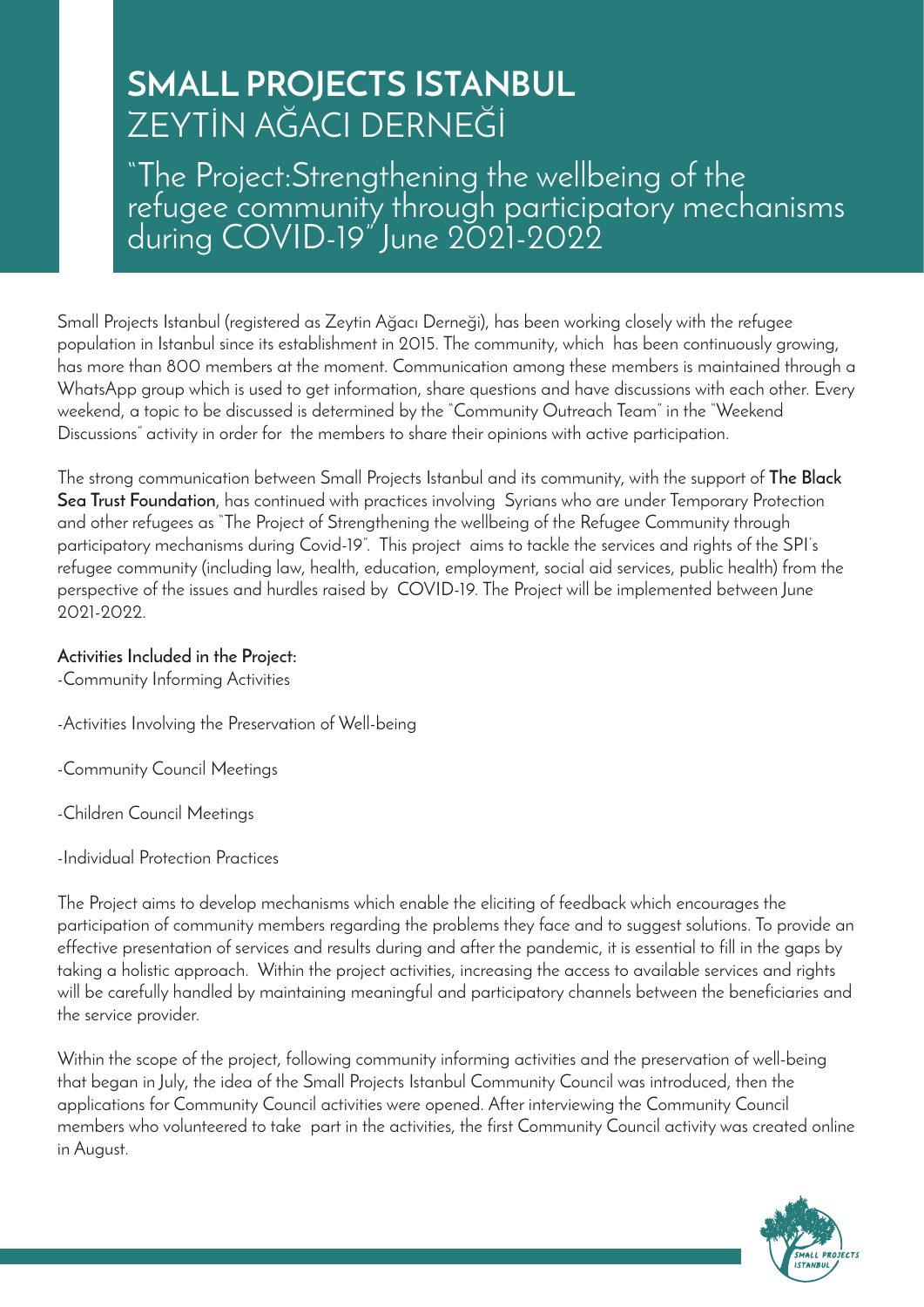#### **Community Council Studies**

The purpose of the Community Council is to strengthen the feeling of solidarity among the refugee community and to create a space for them to share the problems they face. By creating feedback mechanisms through the participatory approach of a Community Council, it is believed that services provided by NGOs, other institutions and public institutions can be improved.

#### **What Was Achieved in the First Community Council Meeting?**

The Council Meeting which first took place in August, has now happened three times since the first week of October. In total, 29 community members have attended these meetings.

When we look at the distribution of the Community Council members according to their age, gender and ethnicity:

- attendance between the ages of 25-59 is the highest (27 members)
- attendance by women is the majority (27 women compared with 2 men).
- attendance by ethnicity Syrians are the highest (26 attenders).

With Arabic- Turkish translation, the Community Access Manager was the facilitator and topics were discussed such as non-governmental organizations and their purposes, advocacy, volunteerism, democratic participation and Community Councils and their purposes. Other Community and Refugee Councils that do similar work in Turkey were also studied. By inviting the Refugees Association Refugee Council to the meeting (which took place at the beginning of October), the aim was for members of the Refugees Association Refugee Council to share their experiences with the planned Community Council within SPI. Lastly, Small Projects Istanbul Community Council research areas and the methods to be used to increase the visibility of these studies were evaluated. It was decided that the results of the Community Council activities should be reported, including community informing activities, verbal and written feedback that was taken at the end of the activities (which involves the preservation of well-being), as well as the problems Council members have faced in their lives and suggested solutions.



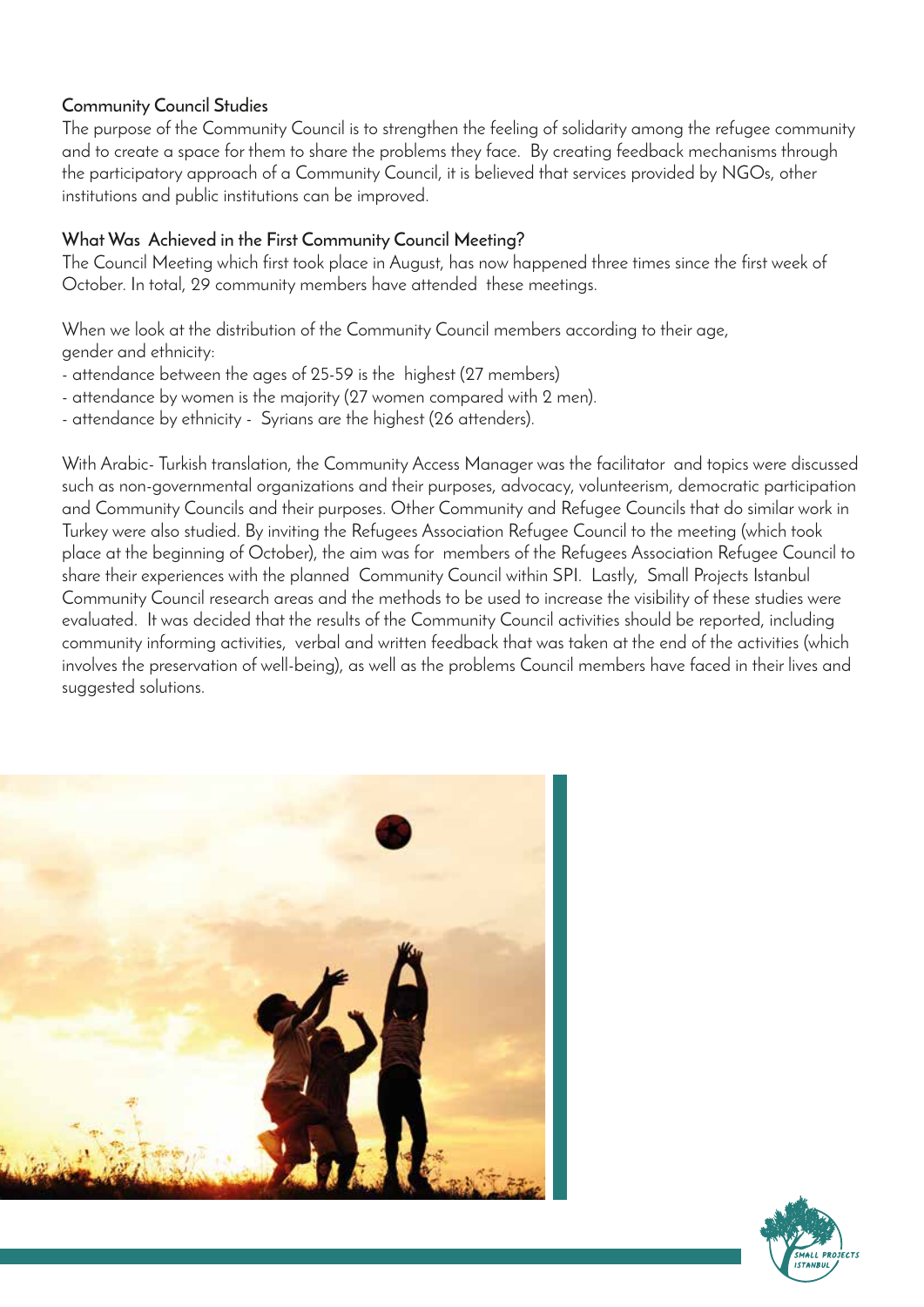### **SMALL PROJECTS ISTANBUL** ZEYTİN AĞACI DERNEĞİ **COMMUNITY COUNCIL ACTIVITIES RECOMMENDATION REPORT**  *AUGUST-OCTOBER 2021 TERM*

The community members' expectations from public institutions and non-governmental organizations regarding their needs as outlined in the "The Project of Strengthening the wellbeing of the Refugee Community through participatory mechanisms during Covid-19" which began in July (Community Informing Activities and Activities Involving the Preservation of Well-being) and in terms of the weekly activities "Weekend Discussion" are as follows:

Access to Education can be defined as:

- Support for the additional school costs needed by the refugees
- Solving the ID issues that are common for the education of refugee children
- The number of Turkish and ISMEK courses to be increased
- Activities in schools and NGOs that can help children integrate into their schools
- Mechanisms that can help solve the language barrier children have in their education
- The lack of financial opportunities and of individuals who can help children with their school work within a household, especially with regards to accessing remote/ online education
- Public institutions and non-governmental organizations carrying out actions to address children dropping out of school.

Legal Issues can be defined as:

- Notifications from Non-governmental organizations for access of complaint mechanisms like CİMER; executing complaint mechanisms of public institutions
- For the correct information to be given out by non-governmental organizations on topics such as ID, residence permits, citizenship and for public institutions to make this process easier
- Access to free lawyers and legal counseling services

Access to Job Opportunities can be defined as:

- Support from public institutions in terms of access to work permits and employers to be informed about the importance of this process
- Registered employment to be encouraged for refugees
- Unemployment paychecks to be provided to unemployed refugees in the case of not being able to find any job opportunities
- To increase income opportunities for single parents and disabled people especially

Access to Health can be defined as:

- Notifications from non-governmental organizations on essential issues such as hospital appointment systems, polyclinic services and Covid-19 vaccinations
- The presence of a translator during examinations, especially in public hospitals

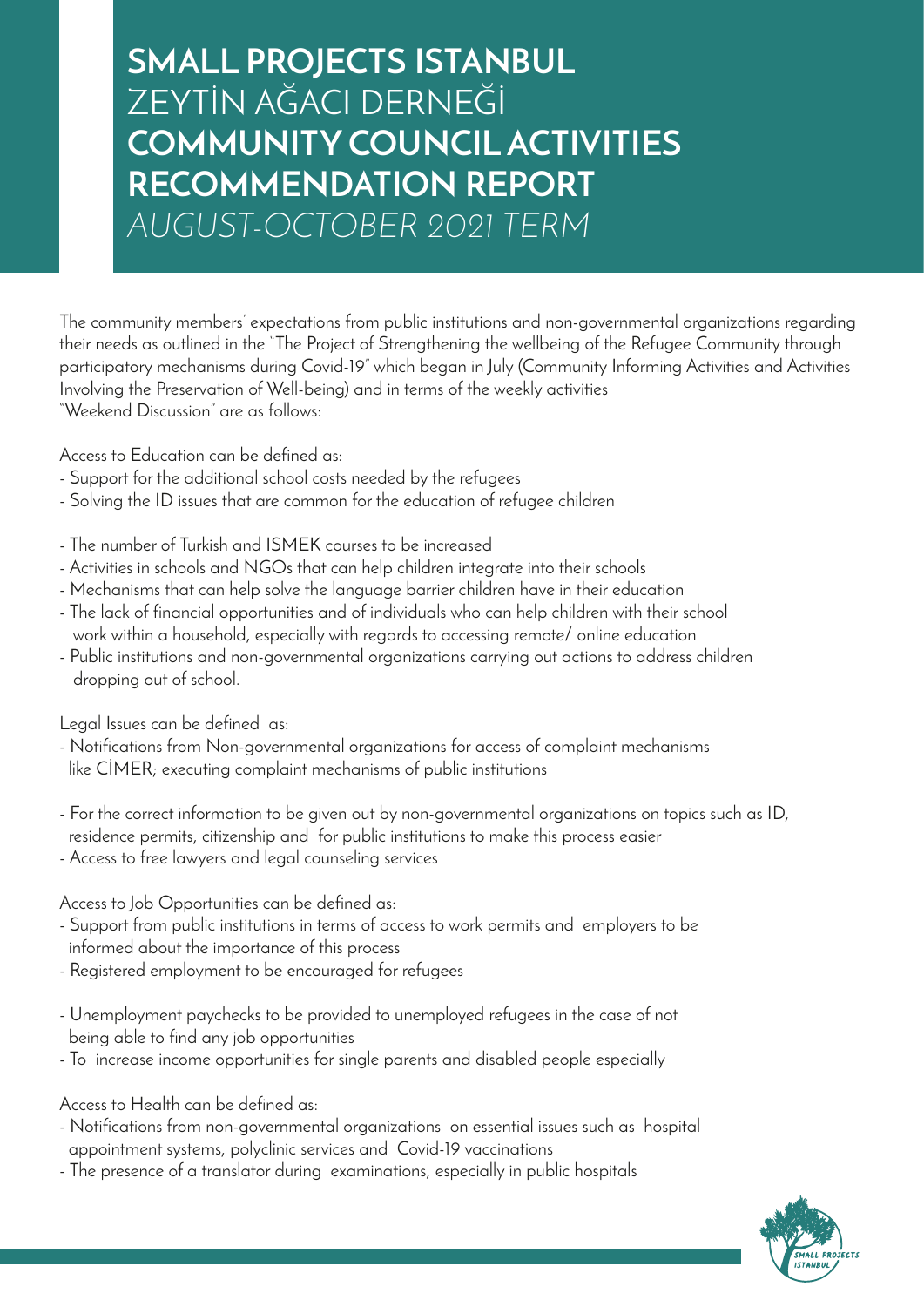Public Services can be defined as:

- Kids' essential needs like stationary materials to be provided by public institutions such as the municipality or local administration
- Language options to be increased for online government services (for example, e-devlet, e-okul, EBA, ...)

Social Adaptation Processes can be defined as:

- For Non-governmental organizations and other local public institutions to conduct local social adaptation and integration activities

Preservation of Well-being can be defined as:

- Free psychosocial support mechanisms to be provided for the refugees,
- Hobby areas for women and children especially to be provided,
- Group activities that help family members to communicate correctly and effectively with each other to be conducted
- Activities with children, social activities
- Social activities with women (like trips, breakfasts) to be conducted



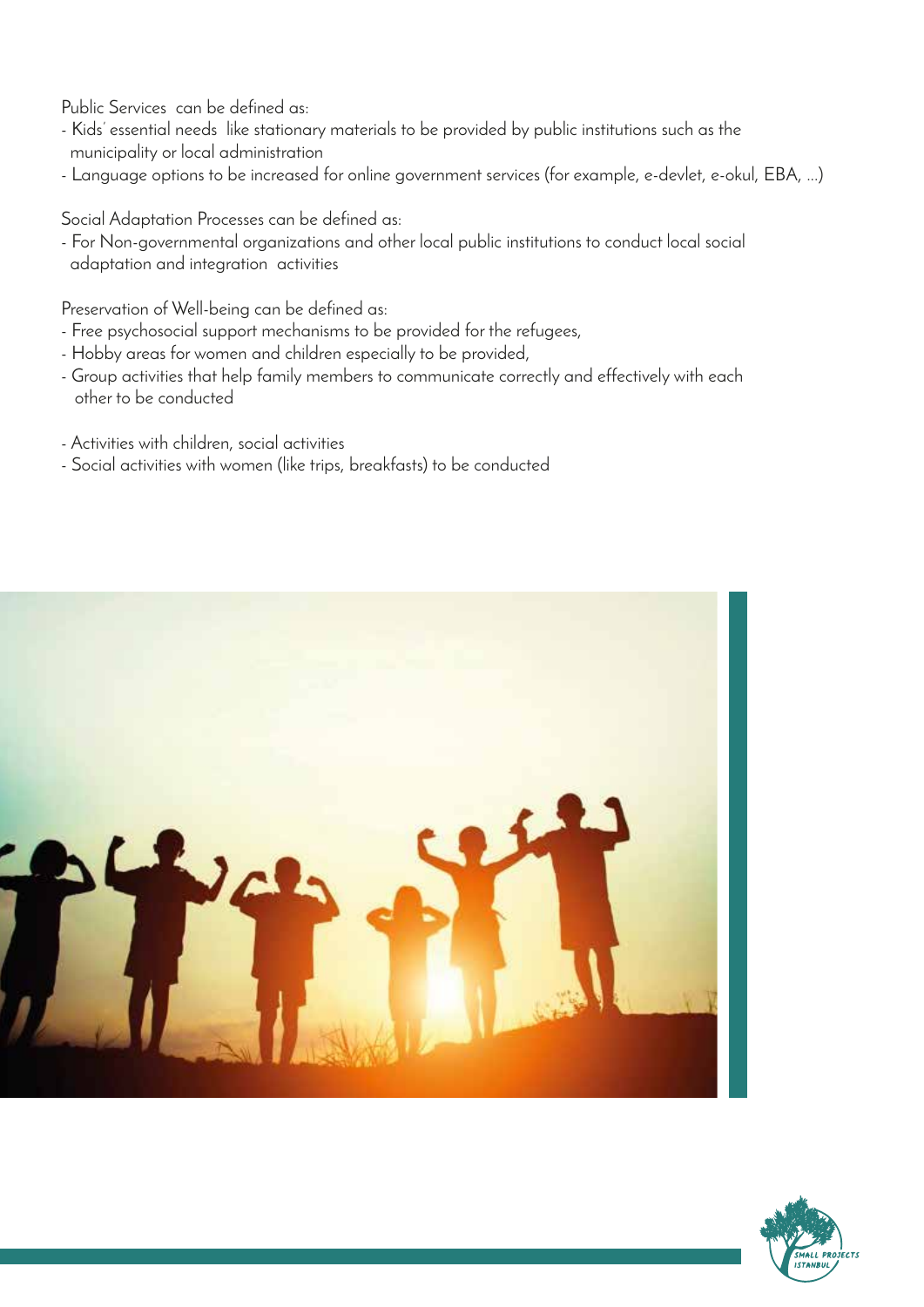### **SMALL PROJECTS ISTANBUL** ZEYTİN AĞACI DERNEĞİ **CHILDREN'S COUNCIL ACTIVITIES RECOMMENDATION REPORT**  *AUGUST-OCTOBER 2021 TERM*

From August of 2021, the activities of the Zeytin Ağacı Derneği Children's Council were begun. In the Children's Council, the aim is for children to learn about their rights, their skills to be developed and their confidence and advocacy to be supported.

The Children's Council Meeting Count Between August-October: 3

Total Number of Kids Who Attended the Children Council Meetings: 20 Distribution of the Children Council attenders by age and gender:

|                     | Girls | <b>Boys</b> | <b>Total Number</b> |
|---------------------|-------|-------------|---------------------|
| Age 11              |       |             |                     |
| Age 12              |       |             |                     |
| Age 13              |       |             |                     |
| $\overline{Age}$ 14 |       |             | 16                  |
| Total Number        |       |             | 90                  |

*\* 19 attenders were Syrian; 1 was Iraqi (12-year-old boy).*

By reaching out to the community members for the Children's Council activities, a group of children between the ages of 11-14 was approached. For Turkish-Arabic translation, a volunteer from the community was picked, and this person, called the "Volunteer Children Council Assistant", attended the Children Council meeting as the "Children and Youth Activities Coordinator".

Taking the "United Nations Children's Rights Act" as the foundation for the online Children's Council meetings, Q&A was carried out starting from the definition of "child". Videos about children's rights were watched and the aim was to build a discussion forum for the children. In this report, notes from the council activities with children will be shared.

Responses received from the children when they were asked about the concept of rights:

- "Everyone from the ages of one to 18 has a right". (age 12)
- "Anyone under the age of 18 is a child and has rights". (age 11)
- "Playing games and education are rights". (age 13)
- "Things we can do according to our age are our rights. We have the right of health as well as the right of travelling". (age 12)
- "Equality, love, respect, human rights, compassion… these are our rights. For example, in school I answered a question incorrectly and my teacher dropped 10 points from me. He says he is not discriminating against me , but he is". (age 12)

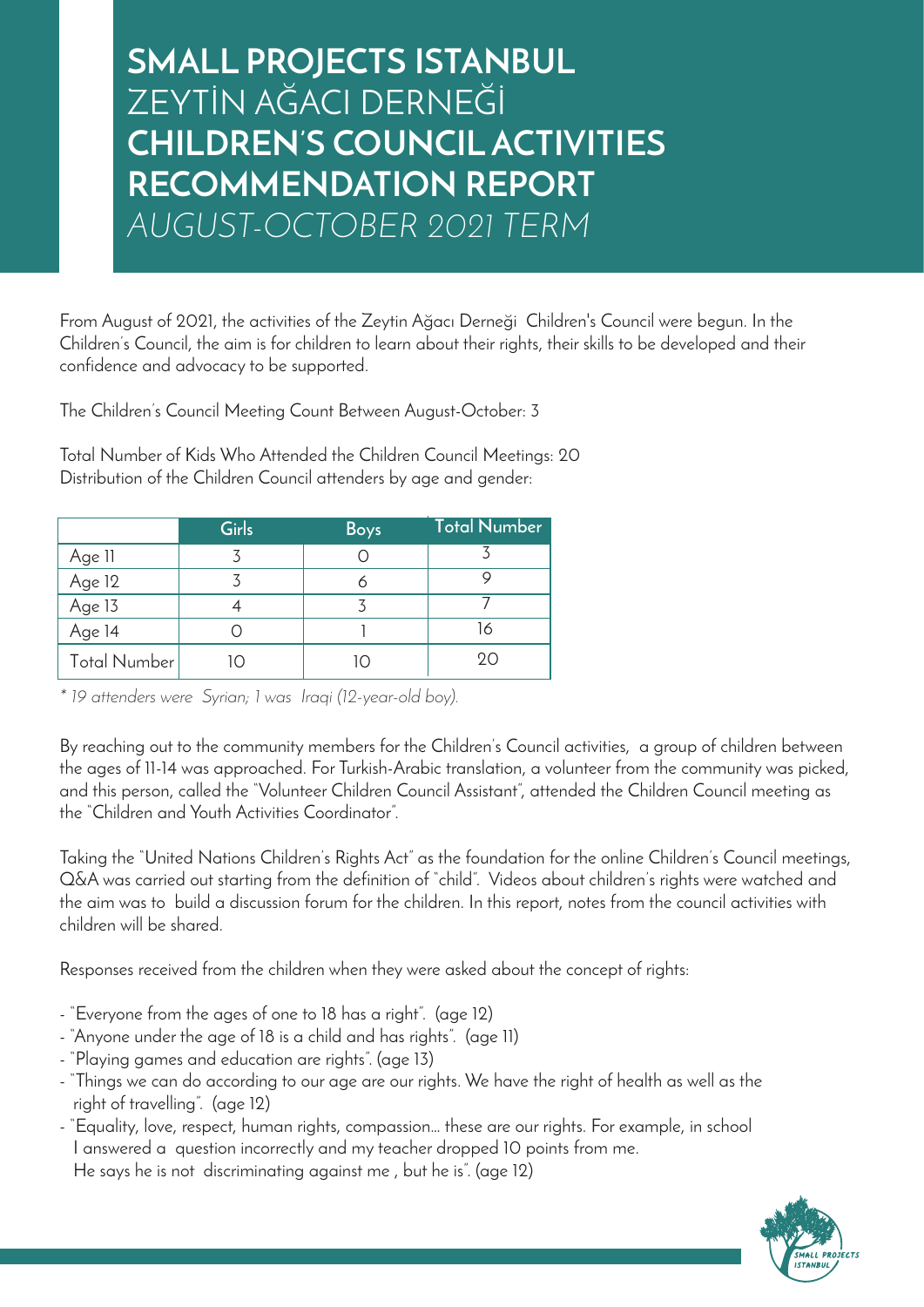Responses received from the children when they were asked what children's rights could be:

- "Not having to beg, not being sad, going out.." (age 12)
- "Making your own decisions". (age 11)
- "Playing, reading". (age 14)
- "Reading, buying the stuff I want. Children exist because they have rights". (age 11)

Responses received from the children when they were asked about the right of playing:

- "Playing games". (age 13)
- "Having fun". (age 13)
- "There are also computer games, but we spend too much time on these". (age 11)

Responses received from the children when they were asked about the right to education:

- "Going to school and playing games". (age 12)
- "In school, there are communicative subjects, we communicate with our friends more". (age 12)

The children were shown the "Children's Rights Act Animation Film" which was made by Istanbul Bilgi University Children Studies Unit within the "Convention on the Rights of The Child". Responses received from the children when they were asked about what they remembered from the video:

- "Mothers and fathers should treat their children well and take care of them". (age 13)
- "The Children's Right Act was accepted in 1995 in Turkey". (age 13)
- "We shouldn't stay away from our mothers and our fathers". (age 12)
- "I think the government should protect children's rights". (age 13)
- "Everyone under the age of 18 is a child". (age 13)
- "They shouldn't share children's personal information with anyone". (age II)
- "Every child should be treated equally". (age 13)
- "More than 133 countries signed the Children's Rights Act. Turkey is also among them". (age 13)
- "Health and safety rights are very important for children. These should be provided first". (age 11)
- "Application of rights in life is the government's duty. Children have the right of conversation". (age 13)

When the children discussed what changes they would like in their school environments, requests were made under different topics. These topics are shared in the report as the education system, the school's physical and social environment and communication with teachers.

The Education System:

- "I wish the lessons were 1 minute long". (age 11)
- "Maths should be taught in a more simple way in schools". (age 12)
- "I think they give Kur 'an-ı Kerim lessons for too long, 6 hours.

They could increase other lessons instead". (age 13)

- "I want more play time in school.40 minutes should be for lessons, 20 minutes for breaks. Breaks are 5 minutes long. Also all the students in school should be educated with respect. Physical Education lessons could be increased. Some students do not take the lessons seriously and others don't understand, they should be suspended. Why are they coming if they won't listen?" (age 12)
- "Music lessons should be removed. The teacher acts like a soldier giving orders". (age 12)

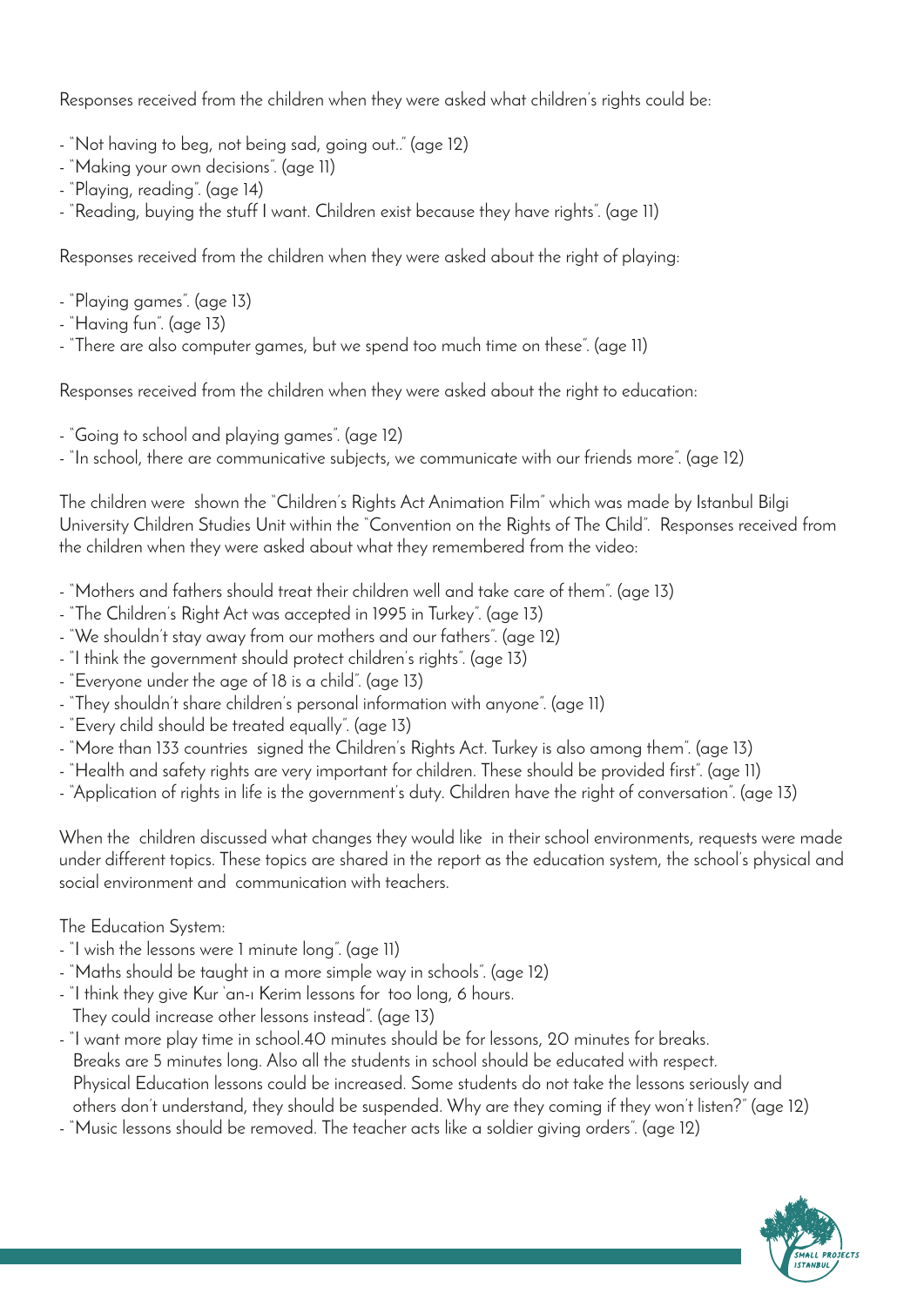The Physical environments of schools:

- "I want school uniforms to be removed. Let everyone wear whatever they want". (age 12)

- "I want a football field instead of a basketball court. They always throw balls at our heads".age 12)
- "Phones should not be banned at schools. I want to call my mom when I get sick, but they don't let me". (13)
- "There are so many differences between public and private schools". (age 13)
- "We want to be educated in cleaner and more comfortable classrooms". (age 12)
- "Outfits for physical education became mandatory. The tracksuits are 200 TL and too thin, you get cold. We would get frozen if we wore these in winter". (age 12)
- "They get angry at us when we don't wear our masks, but teachers don't wear them either". (age 11)

The Social environments of the schools:

- "I wish I could prevent students from making fun of each other and calling each other names.
- So, I would like to forbid exclusion". (age 12)
- "We have a friend who is slant-eyed, he looks Chinese. They make fun of him. They discriminate between black and White". (age 12)

Communication with the teachers:

- "For instance, other students call pupil X "anchovy" but the teacher doesn't say anything. They should suspend such students. Other students sometimes even hit us, sometimes I hit them back, sometimes I tell it to the teacher but he doesn't do anything. The teacher drew

- a picture of an anchovy on the board, teachers behaving so strangely, so discriminatorily". (age 12)
- "I will complain about the teachers. They get angry with us when we ask questions.

They only write things on the board". (age 13)

-"Equality, love, respect, human rights, compassion… these are our rights. For example, in school I answered a question incorrectly and my teacher dropped 10 points from me.

He says he is not discriminating against me , but he is". (age 12)